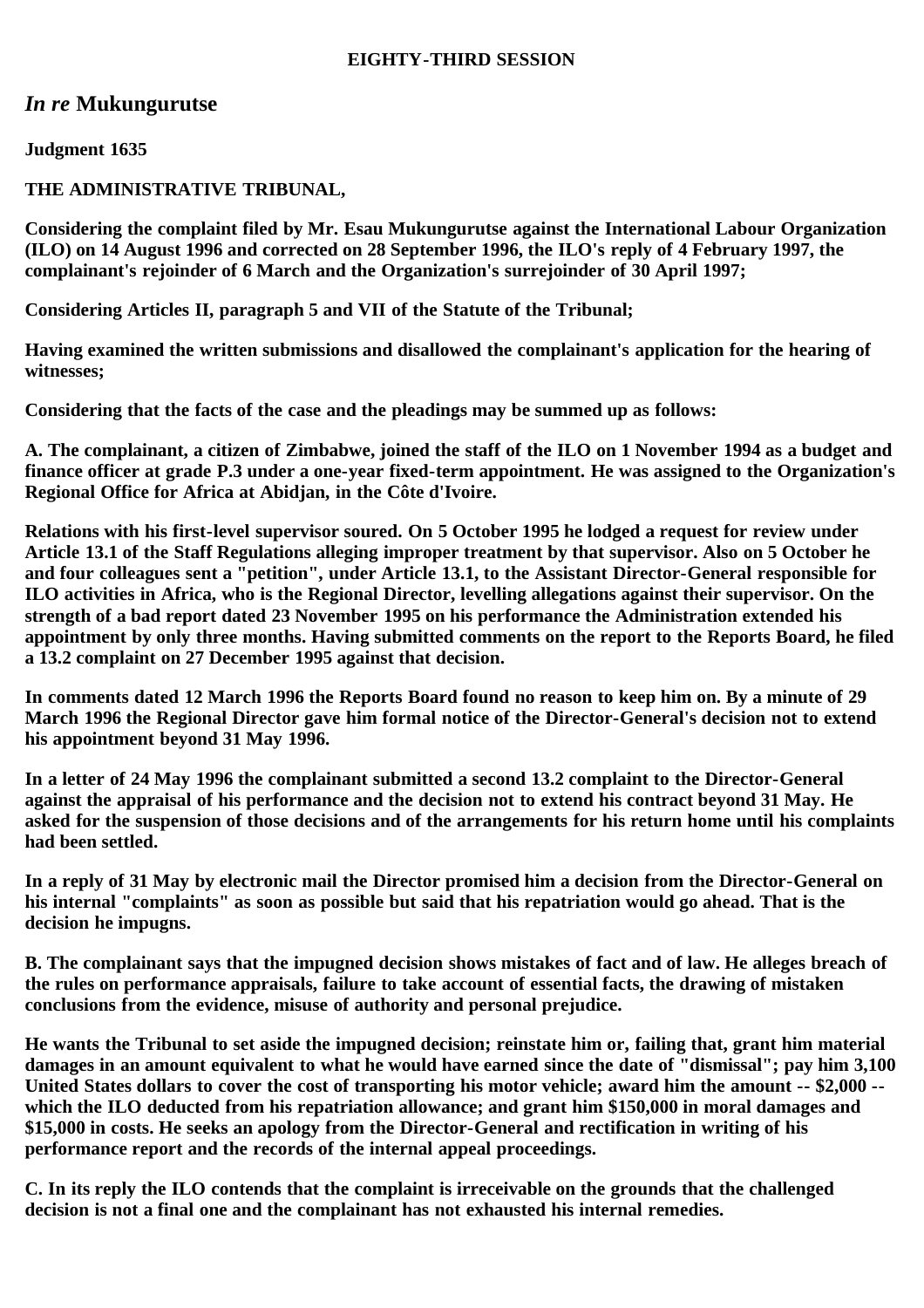**On the merits it rebuts most of the complainant's pleas but it acknowledges flaws in the procedure of appraisal. On 3 December 1996 it accordingly reversed the decision not to extend his appointment and says it has offered him ample compensation for any injury he had sustained.**

**D. In his rejoinder the complainant argues that his complaint is receivable and observes that the Organization has failed to show that the relief it has offered him is adequate. He presses his claims.**

**E. In its surrejoinder the ILO states that it has extended the complainant's contract until 31 August 1997 in order to "explore the possibility of reassignment". It maintains its objections to receivability and insists that its offer of compensation for moral injury is adequate in view of the complainant's length of service and the Tribunal's past rulings.**

### **CONSIDERATIONS**

**1. The complainant started working for the ILO on 1 November 1994 under a fixed-term contract for one year. He was a budget and finance officer at grade P.3 in the ILO's Regional Office for Africa at Abidjan. Not until 6 April 1995 was he given the description of his post and not until May 1995 an official briefing about his duties.**

**2. On 5 October 1995 he filed a request for review under the Staff Regulations saying that almost ever since starting work at Abidjan he had been having "problems" at work with his first-level supervisor, the chief of Regional Administrative Services (C/RAS). On the same day he and four colleagues submitted to the Assistant Director-General responsible for ILO activities in Africa, who is the Regional Director, a petition that levelled serious allegations against the C/RAS. The Regional Director called a meeting on 13 October to discuss the petition. But the complainant never got a reply either to the petition or to his request for review.**

**3. A report was due on the appraisal of his performance in the first nine months of his service, up to 31 July 1995. It was completed on 23 November 1995 and submitted to the Reports Board. The appraisal was poor. The complainant put his observations to the Board when called upon to do so.**

**4. In a minute of 17 November 1995 to the chief of the Personnel Planning and Career Development Branch (P/PLAN) the Regional Director recommended extending the complainant's contract by only three months on the grounds of the poor rating of his performance. His contract was so extended. In a first internal "complaint", which he addressed to the Director of the Personnel Department in a memorandum dated 27 December 1995 he challenged that decision. In support of that appeal he made several serious allegations against the C/RAS of unfair treatment and treatment inconsistent with the terms of his contract and contended that the decision was in "retaliation".**

**5. In a memorandum of 28 January 1996 to the chief of P/PLAN the Regional Director observed that the complainant's "overall performance" and conduct had still not proved satisfactory and, as the first extension was to expire at the end of that month, recommended letting him have another extension for "winding up".**

**6. Having reviewed all the submissions made to it, the Reports Board issued comments on 12 March 1996: it noted that the complainant was still on probation and concluded that it had "no grounds to question" the Regional Director's recommendation. By a memorandum of 28 March 1996 the chief of P/PLAN sent him the Board's comments and informed him that the Director-General had decided not to extend his contract beyond 31 May 1996.**

**7. By an electronic mail message of 18 April 1996 to the complainant the Director of the Personnel Department acknowledged that taking a decision on his appeal of 27 December 1995 -- referred to in 4 above -- was desirable before his contract expired. In a letter of 23 May 1996, however, she told him that that would not prove possible and that the decision not to renew his contract was not suspended. By a letter of 24 May the complainant filed a second internal "complaint" against the appraisal of his performance and the decision not to extend his contract beyond 31 May 1996. He alleged many flaws in the process of appraisal, mistakes of fact and of law and serious personal prejudice on the part of the C/RAS. Observing that those decisions were "based on a Reports Board recommendation which is itself based on a flawed performance appraisal", he asked that the decisions, and the arrangements for his repatriation, be suspended.**

**8. By an electronic mail message of 31 May the Director told him that the "contents" of her letter of 23 May**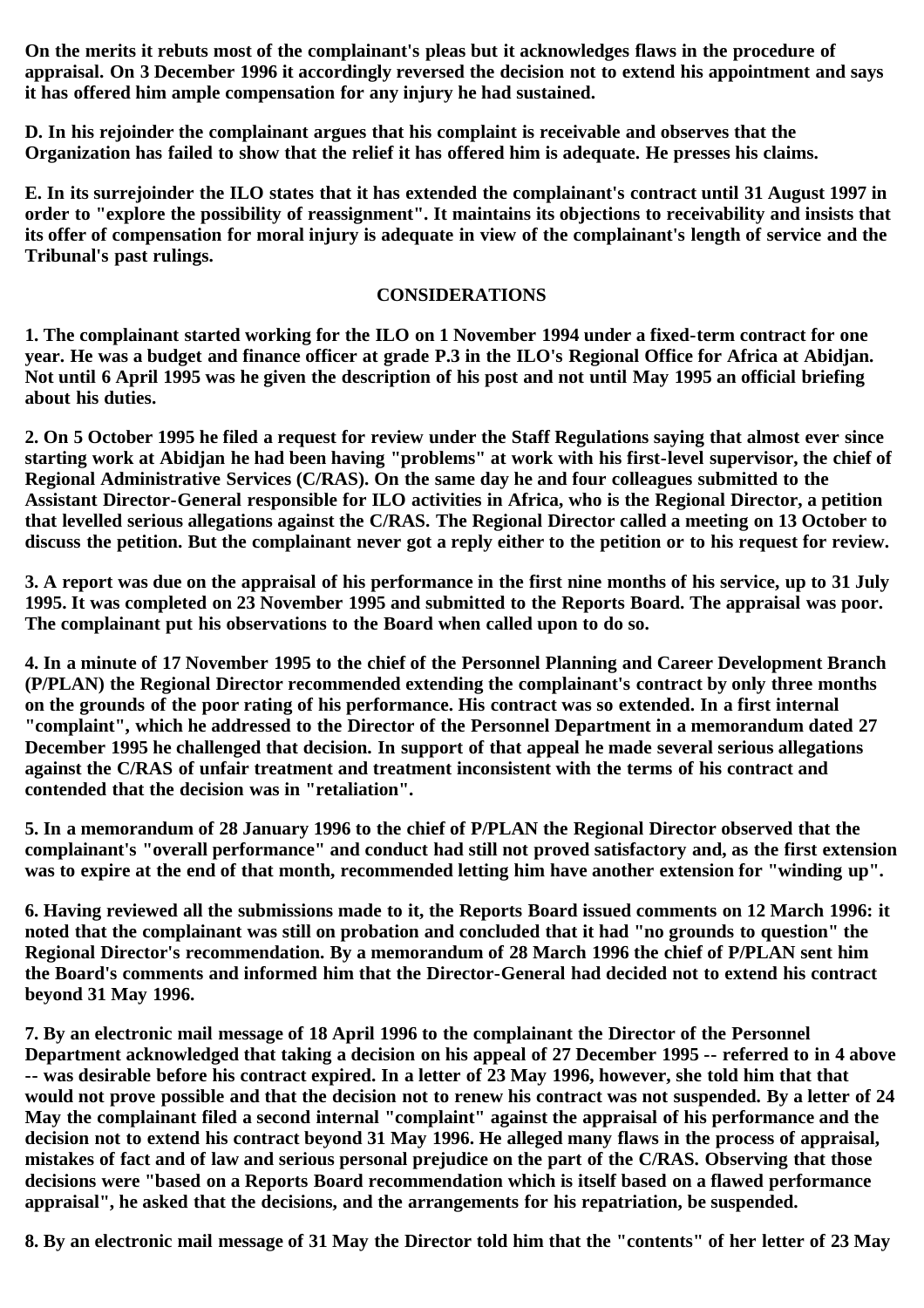### **1996 stood.**

**9. Another two months went by without any decision on either of his internal appeals, of 27 December 1995 and 24 May 1996. On 14 August 1996 he posted this complaint and thereby filed it with the Tribunal. On the complaint form he has identified as "the challenged decision" an express one of which he says he had notice on 31 May 1996. He claims:**

**(a) the quashing of the decision of 28 March 1996;**

**(b) reinstatement as from 1 June 1996 or damages;**

**(c) reimbursement of 3,100 United States dollars, the cost of transportation of a vehicle to Abidjan and then to Harare;**

**(d) the refund of \$2,000, a sum deducted from his repatriation grant;**

**(e) \$150,000 in moral damages;**

**(f) \$15,000 in costs; and**

**(g) a written statement by the Director-General rectifying the false allegations in the performance appraisal report and connected documents and a written apology by him for the harm caused to the complainant.**

**10. The Director-General having reviewed both his internal complaints, the Director of Personnel wrote him a letter on 3 December 1996 to convey the Director-General's view that he had "adequately substantiated most though not all" of the allegations of unfair and improper treatment that he had made in support of his first complaint; and that, as to his second one, "certain procedural errors" had been made in the process of appraisal and that the facts on which the appraisal had been based "were not sufficiently established"; the Director-General had therefore decided to "quash" the non-renewal, and so to deem his appointment to have been renewed for one year, and to remove all documents relating to the appraisal from his personal file. In the Director-General's view, however, it was possible neither to reinstate him in the Regional Office -- "due to the deterioration in the working relations experienced" by him -- nor to find him a suitable position elsewhere. The Director-General had therefore decided to terminate his appointment at 31 January 1997 under Article 11.4.1(d) of the Staff Regulations:**

**"The Director-General may terminate the appointment of a fixed-term official -**

**...**

**(d) if the necessities of the service render impracticable the use of the official in the duties or at the duty station assigned to him."**

**He would then be paid under Article 11.4.3 a termination indemnity equivalent to five weeks' salary. The Director-General further proposed to pay him the equivalent of one year's pay in moral damages in full settlement of his claims, repay the \$2,000 deducted from his repatriation allowance and grant him 500 Swiss francs in costs.**

**11. The complainant answered the Director's letter in one dated 22 December 1996 in which he objected to the termination of his appointment. The Director wrote to him again on 22 January 1997 to say that the Director-General deemed his contract to have been renewed for one year, up to 31 May 1997; would put him on special leave with pay "in the hope that an appropriate assignment is found"; would pay him the equivalent of three months' remuneration for moral injury; and would grant him a reasonable amount in costs up to 1,000 Swiss francs upon submission of evidence. The Director explained that if no "appropriate assignment" were found his contract would expire at 31 May 1997 and that, though his status thereafter remained uncertain, it would form "the subject of a decision in due course against which [he] would have a right to appeal".**

**12. Being dissatisfied with the terms of the Director's letter of 22 January 1997, the complainant asks the Tribunal in his rejoinder to rule on his complaint.**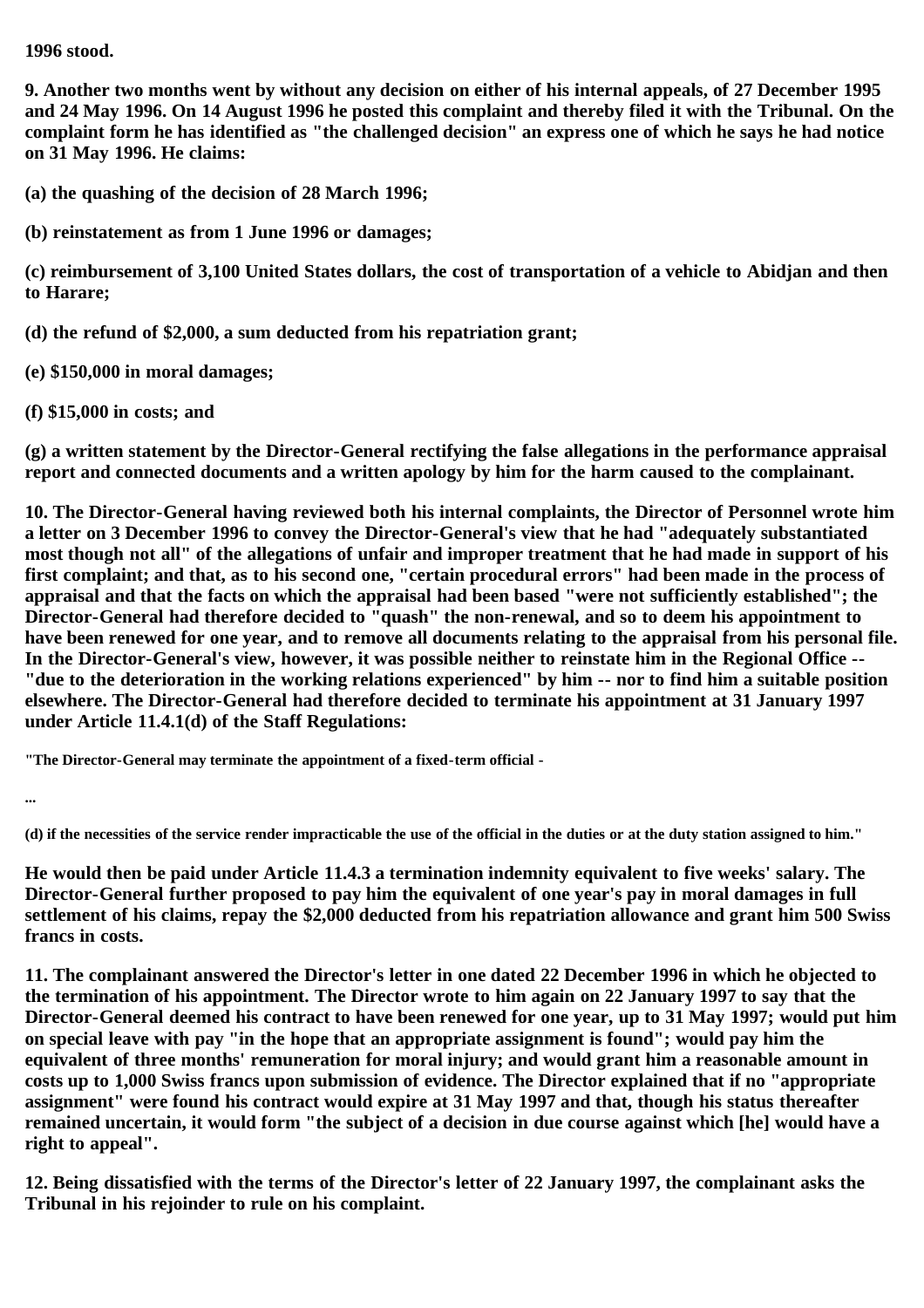**13. In its surrejoinder the defendant states that "in order to give the Office more time to explore the possibility of reassignment, the complainant's contract has been renewed for three more months, i.e. to 31 August 1997".**

# *Receivability*

**14. In its reply the ILO pleads that the complaint is irreceivable on the grounds that the complainant is "unambiguously purporting to impugn an express decision" -- the electronic mail message of 31 May 1996 - and not an implied one, because he says in the complaint form that Article VII(3) of the Tribunal's Statute is "not applicable". That message -- says the ILO -- merely confirmed that his internal complaint did not have the effect of suspending either the non-renewal of his contract or his repatriation; it did not purport to respond to his first internal complaint but "simply confirmed the decision of non-renewal" notified on 29 March 1996; it was "not even a preliminary decision ... let alone a final decision".**

**15. Yet the ILO recognises that the defect "could have been ... cured by proper drafting" of the complaint form, that the complainant did contest the decision of 29 March 1996 by his valid internal complaint of 24 May 1996 and that the present complaint could have been lodged in accordance with Article VII(3) of the Tribunal's Statute against the implied rejection of that internal one. It acknowledges, too, that "in Judgment 1546 [***in re* **Randriamanantenasoa] under 1, the Tribunal took a flexible approach" in interpreting pleadings that were unclear.**

**16. The several decisions that have affected the complainant cannot be viewed in isolation from each other. The report dated 23 November 1995 declared his performance unsatisfactory, and the result was a short extension of contract. The Reports Board having endorsed the appraisal in its "comments" of 12 March 1996, there came the decision of 28 March not to renew his contract beyond 31 May 1996; and on that day there was the electronic mail message refusing to stay his repatriation. To challenge only that decision of 31 May would have been futile. Though that is the one he says he is challenging, he is necessarily impugning also the decisions in the chief of P/PLAN's memorandum of 28 March 1996 about performance appraisal and non-renewal on which the decision of 31 May was based. The conclusion is that the complaint is receivable.**

### *The merits*

**17. As set out in the Director of Personnel's letter of 3 December 1996 about the complainant's two internal complaints, the Director-General's conclusions establish that there were flaws both in the process of appraising his performance and in the decision not to renew his contract. The inordinate delay in giving him a job description and a briefing, the unfair and improper treatment of him by the C/RAS and the failure to respond to his requests of 5 October 1995 for review, tend to bear out his charge of personal prejudice.**

**18. The Director-General having already extended the complainant's contract to 31 August 1997, the Tribunal need make no further order as to renewal beyond 31 May 1996 or as to the appraisal of his performance.**

19. The complainant plainly did suffer moral injury. Under this head the Tribunal awards him *ex aequo et bono* **an amount equivalent to a total of six months' salary and allowances, instead of the three offered to him.**

**20. The ILO having refunded and the complainant having accepted the sum of \$2,000 docked from his repatriation grant, that claim has been satisfied and need not be entertained.**

**21. As for his claim to reimbursement of the cost of transporting a vehicle, he omitted, as the ILO points out, to put forward that claim in any internal complaint. It is therefore irreceivable under Article VII(1) of the Tribunal's Statute on the grounds of his failure to exhaust his internal remedies.**

**22. His claims to a written statement and to an apology from the Director-General fail because the Tribunal is not competent to grant redress of that kind.**

**23. Since he has succeeded, at least in part, he is entitled to an award of costs, and the amount is set at 8,000 Swiss francs.**